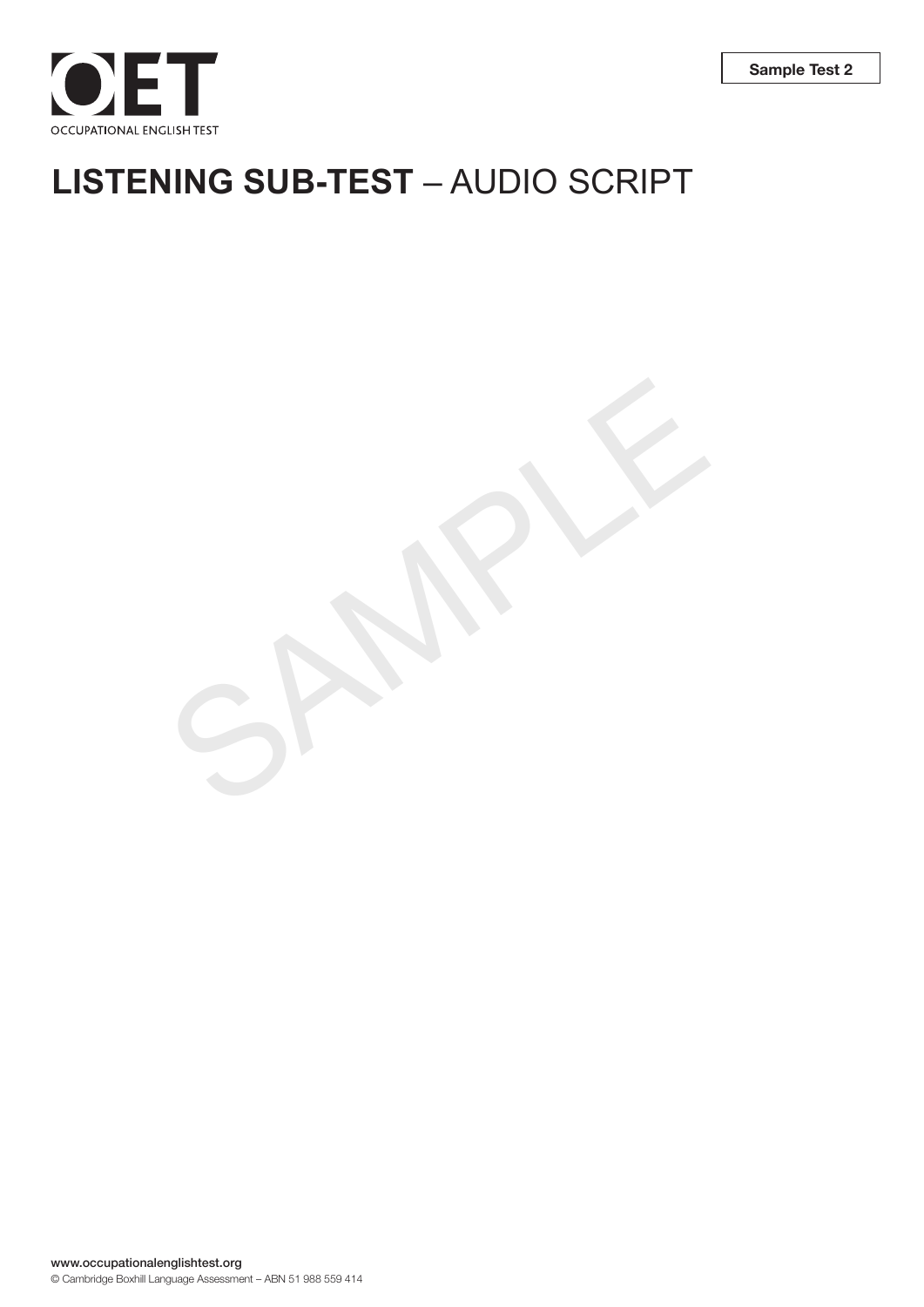# **OCCUPATIONAL ENGLISH TEST. SAMPLE TEST TWO. LISTENING TEST.**

**This test has three parts. In each part you'll hear a number of different extracts. At the start of each extract, you'll hear this sound: ---\*\*\*---.** 

**You'll have time to read the questions before you hear each extract and you'll hear each extract ONCE ONLY. Complete your answers as you listen.** 

**At the end of the test, you'll have two minutes to check your answers.**

Part A. In this part of the test, you'll hear two different extracts. In each extract, a health **professional is talking to a patient. For questions 1 to 24, complete the notes with information you hear. Now, look at the notes for extract one.**

#### **PAUSE: 5 SECONDS**

**Extract one. Questions 1 to 12.**

**You hear a gastroenterologist talking to a patient called Andrew Taylor. For questions 1 to 12, complete the notes with a word or short phrase. You now have thirty seconds to look at the notes.**

#### **PAUSE: 30 SECONDS**

**---\*\*\*---**

| Gastroenterologist: | Good morning, Mr Taylor. Now, you've been referred to me because it's possible<br>that you're suffering from irritable bowel syndrome or a related condition.                                                                                                                                                                                                                                                                                         |
|---------------------|-------------------------------------------------------------------------------------------------------------------------------------------------------------------------------------------------------------------------------------------------------------------------------------------------------------------------------------------------------------------------------------------------------------------------------------------------------|
| Andrew Taylor:      | Err yes, that's right.                                                                                                                                                                                                                                                                                                                                                                                                                                |
| Gastroenterologist: | Okay, could you start by giving me some background?                                                                                                                                                                                                                                                                                                                                                                                                   |
| Andrew Taylor:      | Well erm, this has been going on for many years. After meals, I've always tended<br>to get heartburn, but I found that pretty easy to deal with by taking antacids<br>from the pharmacy. But a year ago, things suddenly got worse and there were<br>other problems I started to notice. The symptoms vary a lot and they can be quite<br>hard to describe exactly, but the main problem is bloating.                                                 |
| Gastroenterologist: | I see.                                                                                                                                                                                                                                                                                                                                                                                                                                                |
| Andrew Taylor:      | I need to tell you about some other things related to my stomach. Although this<br>isn't something that happens every day, I've been suffering from constipation in<br>the last month. In the past, I've had the opposite problem and would rush to the<br>toilet several times a day. I just never know how I'm going to feel from one day<br>to the next. It's the way the symptoms are so unpredictable that I hate. It's<br>hard to plan my life. |
| Gastroenterologist: | Were there any other symptoms unrelated to your stomach and bowel?                                                                                                                                                                                                                                                                                                                                                                                    |
| Andrew Taylor:      | Well, I have a skin condition that can flare up, and I know this could be related<br>to irritable bowel syndrome. And the odd thing is that I often have migraines<br>more or less at the same time as the stomach discomfort and these can go on<br>for days. It's strange and I didn't, at first, think it was anything to do with my<br>stomach problems.                                                                                          |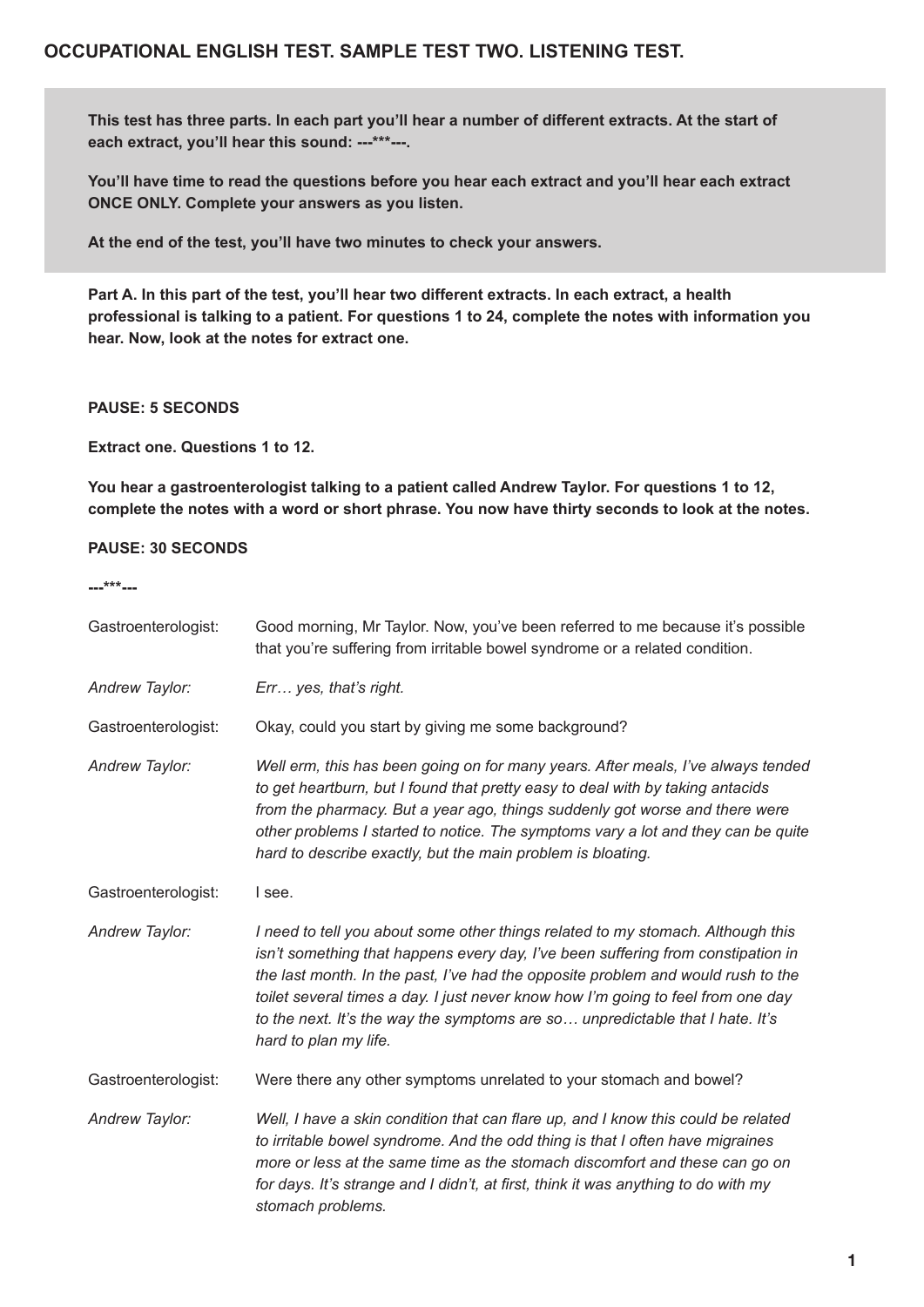Gastroenterologist: Have you noticed anything that can intensify the symptoms in any way?

*Andrew Taylor: Well, I have a very demanding job as an accountant. I don't know whether this has a bearing on anything, but there's a chance I might lose my job in a re-organisation of my department, so that's obviously something that's making me anxious. I don't know what's going to happen.*

Gastroenterologist: What's the worst effect the condition has on you?

*Andrew Taylor: The problem isn't just that it's nearly always on my mind, unless there's some pretty big distraction, but also that it's so draining. What I mean is, I often feel that I've got no energy at all. I just want to sit around and do nothing when I get home from work, to be honest. I go to bed tired but I'm frustrated because I have insomnia much more than I ever did before. I wouldn't say I've been suffering from depression, but a condition like this can make you feel rather down.*

Gastroenterologist: Mmm right, and I understand that you've investigated the possibility that your diet's responsible for your condition. Can you tell me about this?

- *Andrew Taylor: I was told by a nutritionist I saw that people with irritable bowel syndrome often don't eat enough fibre. In my case, I don't feel that's an issue. I've followed the nutritionist's advice about taking more fluids during the day, especially water, and accept that, in the past, maybe I didn't do that enough. It's hard to say whether that's made a difference, but possibly it's caused a slight improvement. I'd read that dairy products can make things worse, so I tried cutting them out. But I wasn't convinced it made any difference. I've cut back on caffeine - though not much actually. I also paid for extensive food allergy tests, but they didn't show anything major. So that's not an area my doctor thought was worth investigating further.*
- Gastroenterologist: What medications have you tried?

*Andrew Taylor: Well, I took something called an anti-spasmodic which my GP says helps to relax the muscular contractions which move food through the gut. But to be honest, I don't think it made much difference in my case.* 

- Gastroenterologist: Have you taken anything else?
- *Andrew Taylor: Well, I've been given anti-depressants and I'm giving them a go. I wasn't sure I completely understood the reasons.*

Gastroenterologist: OK, well, a drug like that targets the signals being sent to and from the nerves in the digestive system. It has a calming effect on the muscles there. Did you find that this drug was effective?

*Andrew Taylor: Yes, I'd say it was on the whole, erm…. (fade)*

#### **PAUSE: 10 SECONDS**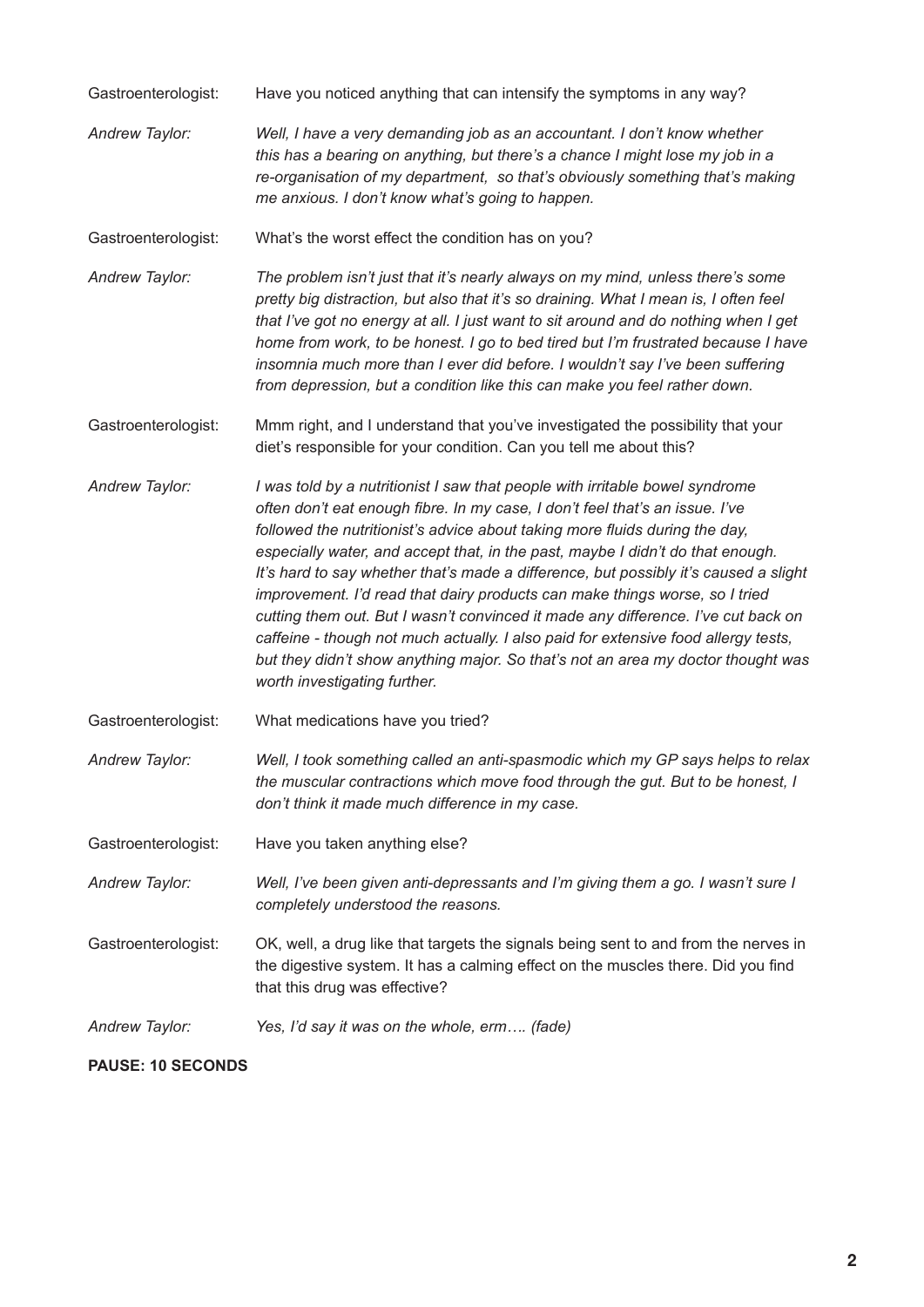## **Extract two. Questions 13 to 24.**

**You hear a hospital neurologist talking to a new patient called Kathy Tanner. For questions 13 to 24, complete the notes with a word or short phrase. You now have thirty seconds to look at the notes.**

## **PAUSE: 30 SECONDS**

| ---***---     |                                                                                                                                                                                                                                                                                                                                                                                                                                                                                                                                                      |
|---------------|------------------------------------------------------------------------------------------------------------------------------------------------------------------------------------------------------------------------------------------------------------------------------------------------------------------------------------------------------------------------------------------------------------------------------------------------------------------------------------------------------------------------------------------------------|
| Neurologist:  | Hello Mrs Tanner. Pleased to meet you.                                                                                                                                                                                                                                                                                                                                                                                                                                                                                                               |
| Kathy Tanner: | Hello.                                                                                                                                                                                                                                                                                                                                                                                                                                                                                                                                               |
| Neurologist:  | Do you mind if we start off by getting some background to your condition? Erm,<br>just in your own words could you talk me through the reason you're here and how<br>it all started?                                                                                                                                                                                                                                                                                                                                                                 |
| Kathy Tanner: | Please, call me Kathy. So, ermuntil two years ago my husband was in the<br>army. We actuallywe lived off-base and I had a job which involved a lot of<br>driving.                                                                                                                                                                                                                                                                                                                                                                                    |
| Neurologist:  | Right.                                                                                                                                                                                                                                                                                                                                                                                                                                                                                                                                               |
| Kathy Tanner: | Whenever I was in the car, I noticed that my neck would get pretty stiff at times. It<br>was hard to turn my head. To cut a long story short, when my husband left the<br>army, we moved to a new house. My neck pain was still a problem, so I<br>decided to visit an osteopath.                                                                                                                                                                                                                                                                    |
| Neurologist:  | Right.                                                                                                                                                                                                                                                                                                                                                                                                                                                                                                                                               |
| Kathy Tanner: | He tried to fix the problem by a neck adjustment, but actually it just made things<br>worse.                                                                                                                                                                                                                                                                                                                                                                                                                                                         |
| Neurologist:  | Oh dear!                                                                                                                                                                                                                                                                                                                                                                                                                                                                                                                                             |
| Kathy Tanner: | I found I was losing flexibility in my neck. Erm Oh, I began to use a heat pad,<br>which did help at first.                                                                                                                                                                                                                                                                                                                                                                                                                                          |
| Neurologist:  | Good, but, but what so, not for long?                                                                                                                                                                                                                                                                                                                                                                                                                                                                                                                |
| Kathy Tanner: | No. About a month or two on, I started to get this sort of feeling that something<br>was pulling my head over towards my right shoulder.                                                                                                                                                                                                                                                                                                                                                                                                             |
| Neurologist:  | Right.                                                                                                                                                                                                                                                                                                                                                                                                                                                                                                                                               |
| Kathy Tanner: | It was painful and embarrassing because I couldn't keep my head straight.                                                                                                                                                                                                                                                                                                                                                                                                                                                                            |
| Neurologist:  | Of course.                                                                                                                                                                                                                                                                                                                                                                                                                                                                                                                                           |
| Kathy Tanner: | I'd managed to hide it from everyone around me until then. Erm, oh about this<br>time one of the doctors I'd seen thought physiotherapy might help and sent me<br>to a nearby clinic. So, I started going in regularly for treatments. And errone<br>day the head of the clinic looked at me while the therapist was trying to position<br>my neck and whateverand erm he said, 'You know what your problem is,<br>don't you?' and I replied that I didn't, err and he told me that I had spasmodic<br>torticollis, and I had no idea what that was. |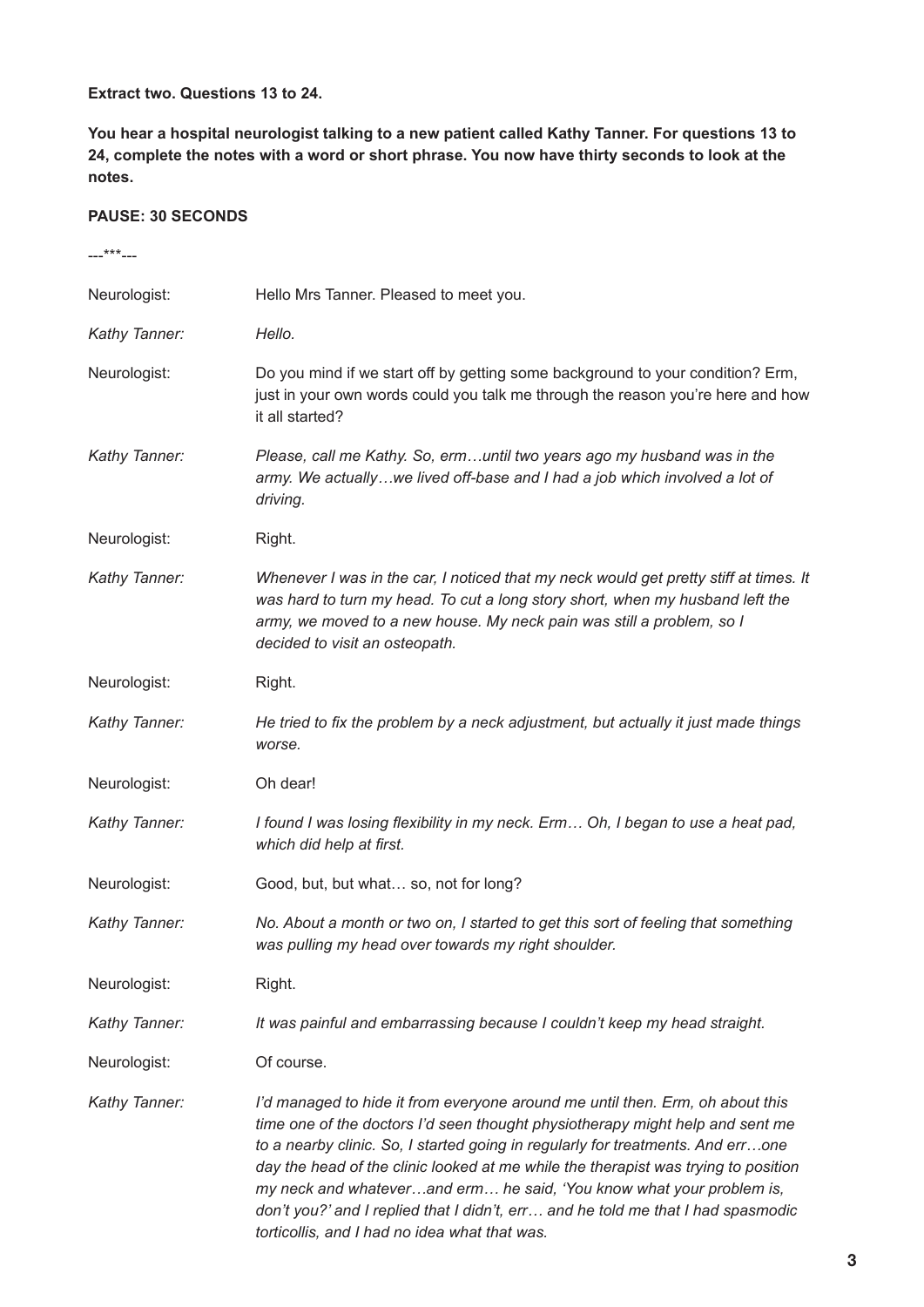| Neurologist:  | So what happened then?                                                                                                                                                                                                                                                                                                                                                                                                                                                                                                                                                                                                                                                                   |
|---------------|------------------------------------------------------------------------------------------------------------------------------------------------------------------------------------------------------------------------------------------------------------------------------------------------------------------------------------------------------------------------------------------------------------------------------------------------------------------------------------------------------------------------------------------------------------------------------------------------------------------------------------------------------------------------------------------|
| Kathy Tanner: | So, so, he says 'Oh, it's untreatable. You just have to learn to live with it.' I went<br>home in pain, feeling depressed and hopeless.                                                                                                                                                                                                                                                                                                                                                                                                                                                                                                                                                  |
| Neurologist:  | Yes, of course.                                                                                                                                                                                                                                                                                                                                                                                                                                                                                                                                                                                                                                                                          |
| Kathy Tanner: | He was just so unsympathetic and unhelpful.                                                                                                                                                                                                                                                                                                                                                                                                                                                                                                                                                                                                                                              |
| Neurologist:  | Well, I'm sorry to hear this.                                                                                                                                                                                                                                                                                                                                                                                                                                                                                                                                                                                                                                                            |
| Kathy Tanner: | Thanks so my diagnosis of spasmodic torticollis was in June. Err, so I began to<br>research, you know, what I could do. Erm, I tried chiropractic treatment<br>until December. It cost a fortune but did no good. The pulling and pain<br>continued to increase. Erm, I saw a couple of neurologists and I was put on a<br>drug called Baclofen, but itit really didn't make any difference.                                                                                                                                                                                                                                                                                             |
| Neurologist:  | Yes, that wouldn't do much for your condition.                                                                                                                                                                                                                                                                                                                                                                                                                                                                                                                                                                                                                                           |
| Kathy Tanner: | Oh right. Anyway, the one really good thing I did at that time was to join a<br>support group for spasmodic torticollis patients, so at least I knew I wasn't<br>alone with the condition. But mostly, I just sat at home a lot. In order to get a bit<br>of pain relief I got myself an orthopaedic chair and err, that did give me some<br>support. Erm, In November I saw something in a magazine - in the medical<br>section. ErrIt mentioned some new treatments being done at the university<br>hospital to treat things like spasmodic torticollis with botox. Ermwe mentioned<br>this to our GP, got a referral, and in December, I had theerm the first<br>injectionin my neck. |
| Neurologist:  | And How did the treatment go?                                                                                                                                                                                                                                                                                                                                                                                                                                                                                                                                                                                                                                                            |
| Kathy Tanner: | Well, the injections really helped the pain, you know. My head returned to almost<br>a normal position.                                                                                                                                                                                                                                                                                                                                                                                                                                                                                                                                                                                  |
| Neurologist:  | Right.                                                                                                                                                                                                                                                                                                                                                                                                                                                                                                                                                                                                                                                                                   |
| Kathy Tanner: | It did give me a few problems like ermproblems swallowing, but that<br>was OK. I thought I'd received a miracle cure. I was devastated when<br>everything started to come back like before, and err I went back to the<br>hospital in May. This time the results weren't quite as good, even though<br>they'd upped the dosages. I ended up having nine lots of injections erm<br>plus the you know, various oral medications, - sorry, I can't remember what<br>they were                                                                                                                                                                                                               |
| Neurologist:  | No, doesn't matter.                                                                                                                                                                                                                                                                                                                                                                                                                                                                                                                                                                                                                                                                      |
| Kathy Tanner: | but nothing really made much difference. I just got more and more<br>confused and loss of memory became a problem too. Erm, just for pain<br>relief they ended up giving me a pump so I could give myself morphine.<br>Finally, I saw something in my ST support group's magazine, about a<br>relatively new type of surgery being done by a local neurologist, and that<br>would be you! So, here I am                                                                                                                                                                                                                                                                                  |
| Neurologist:  | and we will do our best to help you! Nowjust a few more questions<br>[fade]                                                                                                                                                                                                                                                                                                                                                                                                                                                                                                                                                                                                              |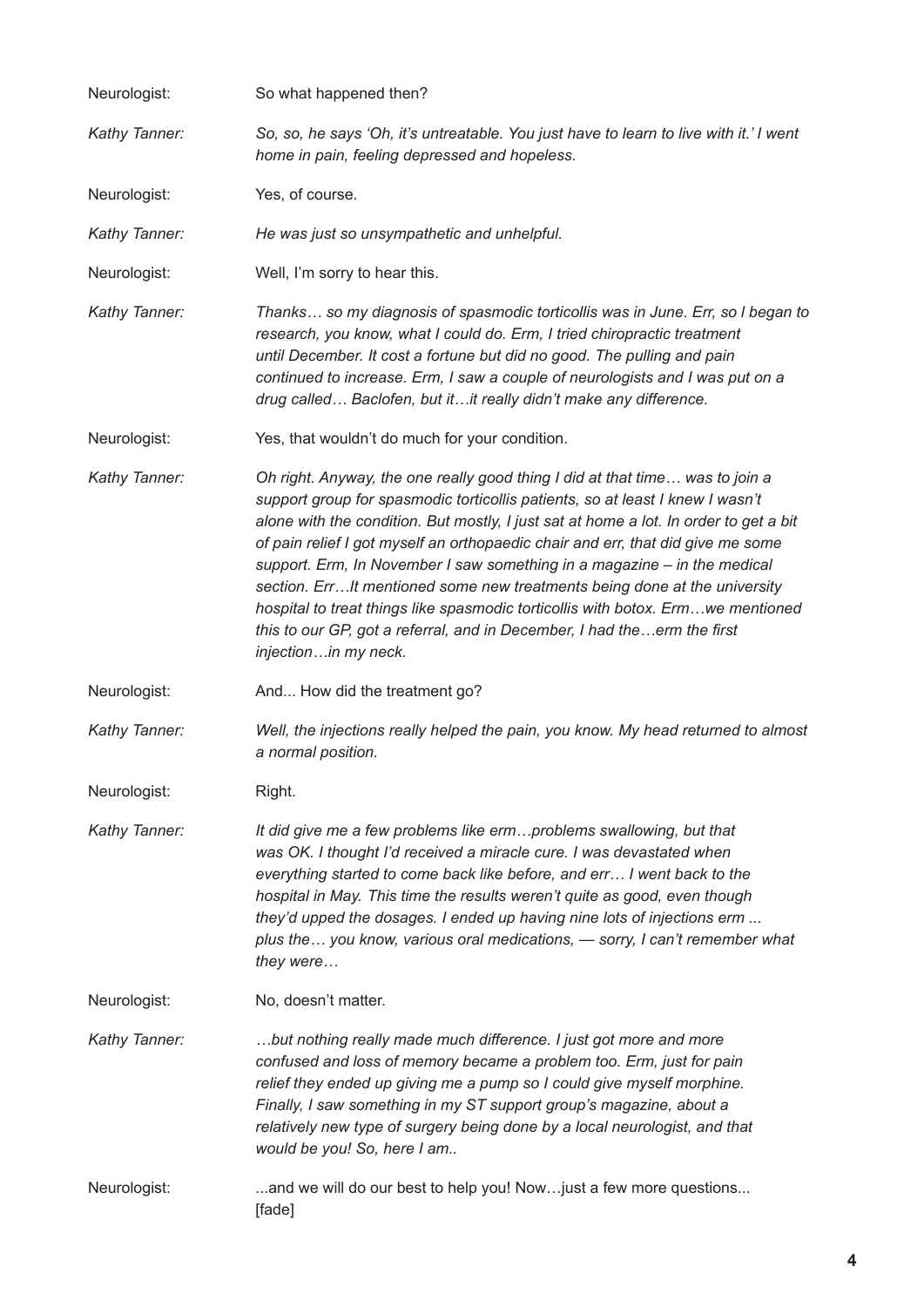#### **PAUSE: 10 SECONDS**

**That is the end of Part A. Now look at Part B.**

#### **PAUSE: 5 SECONDS**

**Part B. In this part of the test, you'll hear six different extracts. In each extract, you'll hear people talking in a different healthcare setting.**

**For questions 25 to 30, choose the answer A, B or C which fits best according to what you hear. You'll have time to read each question before you listen. Complete your answers as you listen.**

**Now look at Question 25. You hear an optometrist talking to a patient who's trying contact lenses for the first time. Now read the question.**

#### **PAUSE: 15 SECONDS**

**---\*\*\*---**

| Optomertrist: | Now, you've had the lenses in for a few minutes. How are they feeling?                                                                                            |
|---------------|-------------------------------------------------------------------------------------------------------------------------------------------------------------------|
| Patient:      | Not bad. I thought I'd feel them actually touching my eyes; that they'd be sore or<br>prickly, but I can't feel much at all. My eyes do feel a bit watery though. |
| Optometrist:  | It's OK - you've just used too much solution. Now, in a few minutes, I'll get you to<br>try taking them out and inserting them again by yourself.                 |
| Patient:      | I had no trouble taking them out earlier, but I'm not confident about putting them<br>in. I worry I'll press too hard.                                            |
| Optometrist:  | That's unlikely to happen.                                                                                                                                        |
| Patient:      | Things look rather distorted though. I mean, I can't make out the letters on that<br>chart.                                                                       |
| Optometrist:  | Any of them?                                                                                                                                                      |
| Patient:      | Those lower down.                                                                                                                                                 |
| Optometrist:  | Let's give things another minute to settle down.                                                                                                                  |

## **PAUSE: 5 SECONDS**

**Question 26. You hear a nurse asking a colleague for help with a patient. Now read the question.**

#### **PAUSE: 15 SECONDS**

**---\*\*\*---**

| Male:   | Kathy, could you help me with the patient in Bed 103? The woman who had<br>surgery two days ago?                                                       |
|---------|--------------------------------------------------------------------------------------------------------------------------------------------------------|
| Female: | Oh, yes – she's due for discharge today, isn't she? Does her pain relief need<br>topping up again? I thought she wasn't very comfortable this morning. |
| Male:   | Oh, she's on a reasonably low dose – but she's coping. She needs her chest<br>drains removing, though, and she's got herself into a bit of a state.    |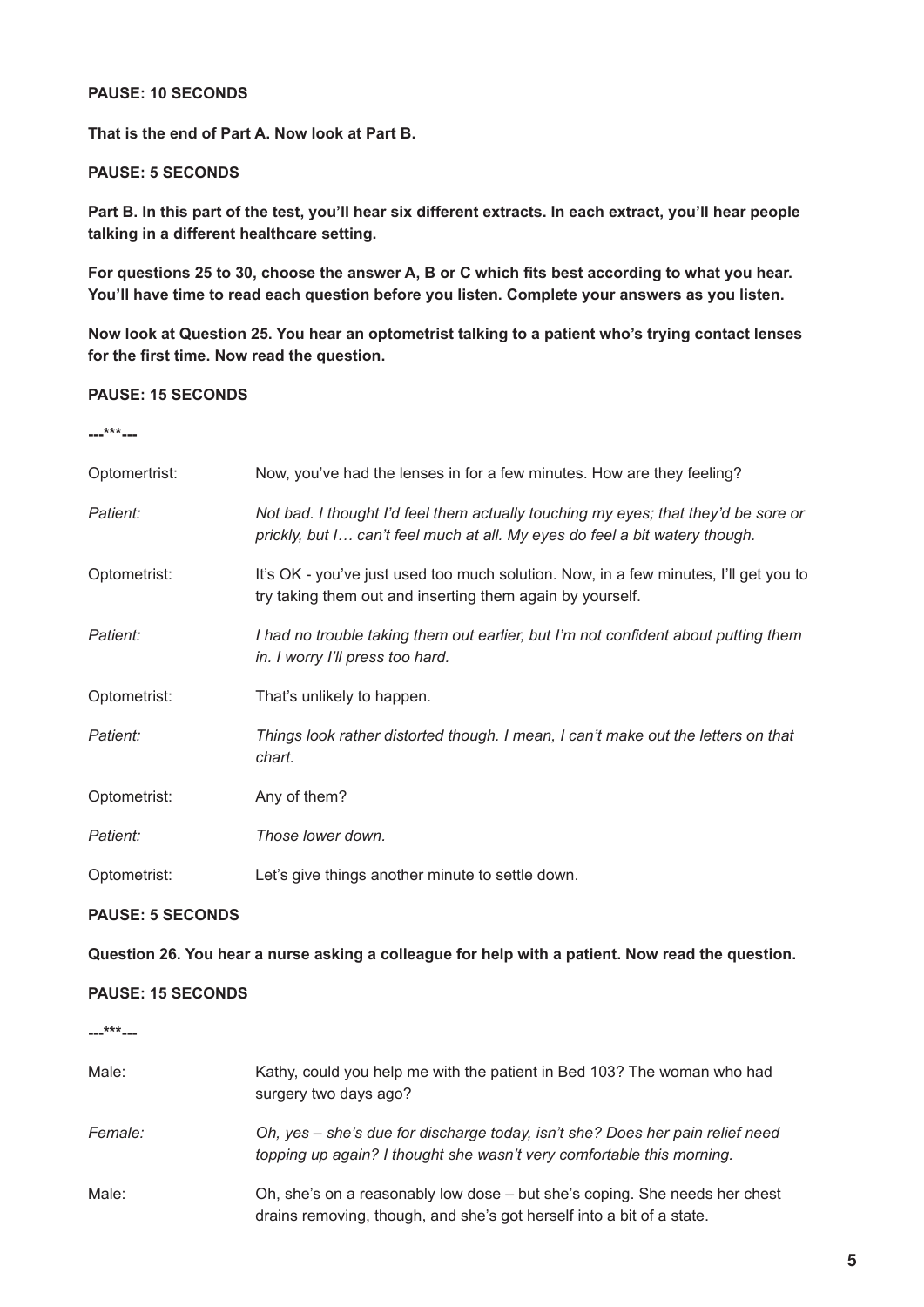| Female: | Well, that's a two-person job anyway, so I'll come with you. Has the consultant<br>seen her? I know there was some concern yesterday about her condition, and<br>the level of the fluids draining into the bags. |
|---------|------------------------------------------------------------------------------------------------------------------------------------------------------------------------------------------------------------------|
| Male:   | Oh, he's cleared her for removal of them today – but I think some reassurance<br>might be needed first.                                                                                                          |
| Female: | Right – I might just check her analgesia and give her more before we go ahead.                                                                                                                                   |
| Male:   | OK.                                                                                                                                                                                                              |

# **PAUSE: 5 SECONDS**

**Question 27. You hear a senior nurse talking about a new initiative that has been introduced on her ward. Now read the question.**

# **PAUSE: 15 SECONDS**

**---\*\*\*---**

Female: One of our key priorities is improving communications between staff, patients and patients' families. We recently introduced a scheme called 'Dear Doctor', which involves giving each patient a card where they can make a note of any questions or concerns that they, themselves, have. They can also talk to their families during visiting time or even on the phone and see if there's anything else they'd like to add. The cards are then collected and given to the doctor before the ward round. We're really pleased with the response – patients used to say they only thought of the things they felt they needed to discuss when it was too late, so the cards give them a better chance to bring up whatever's on their minds. In fact, it's been so successful that we're going to roll it out on all wards in the hospital.

#### **PAUSE: 5 SECONDS**

**Question 28. You hear two radiologists talking about the type of scan to be given to a patient. Now read the question.**

#### **PAUSE: 15 SECONDS**

**---\*\*\*---**

| Female: | I've just had a phone call from Emergency. They have an 11-year-old boy with<br>right lower quadrant abdominal pain. They're concerned about appendicitis and<br>they'd like to order an abdominal CT for him. |
|---------|----------------------------------------------------------------------------------------------------------------------------------------------------------------------------------------------------------------|
| Male:   | Mmm do you think that's a good idea?                                                                                                                                                                           |
| Female: | I was thinking maybe we should recommend an abdominal ultrasound, because<br>then we can spare him the radiation.                                                                                              |
| Male:   | Is there any concern in this case around using ultrasound instead of CT?<br>Accuracy, for example?                                                                                                             |
| Female: | The sensitivity's slightly less than the CT, but the specificity's almost the same,<br>so I think we can rely on the results.                                                                                  |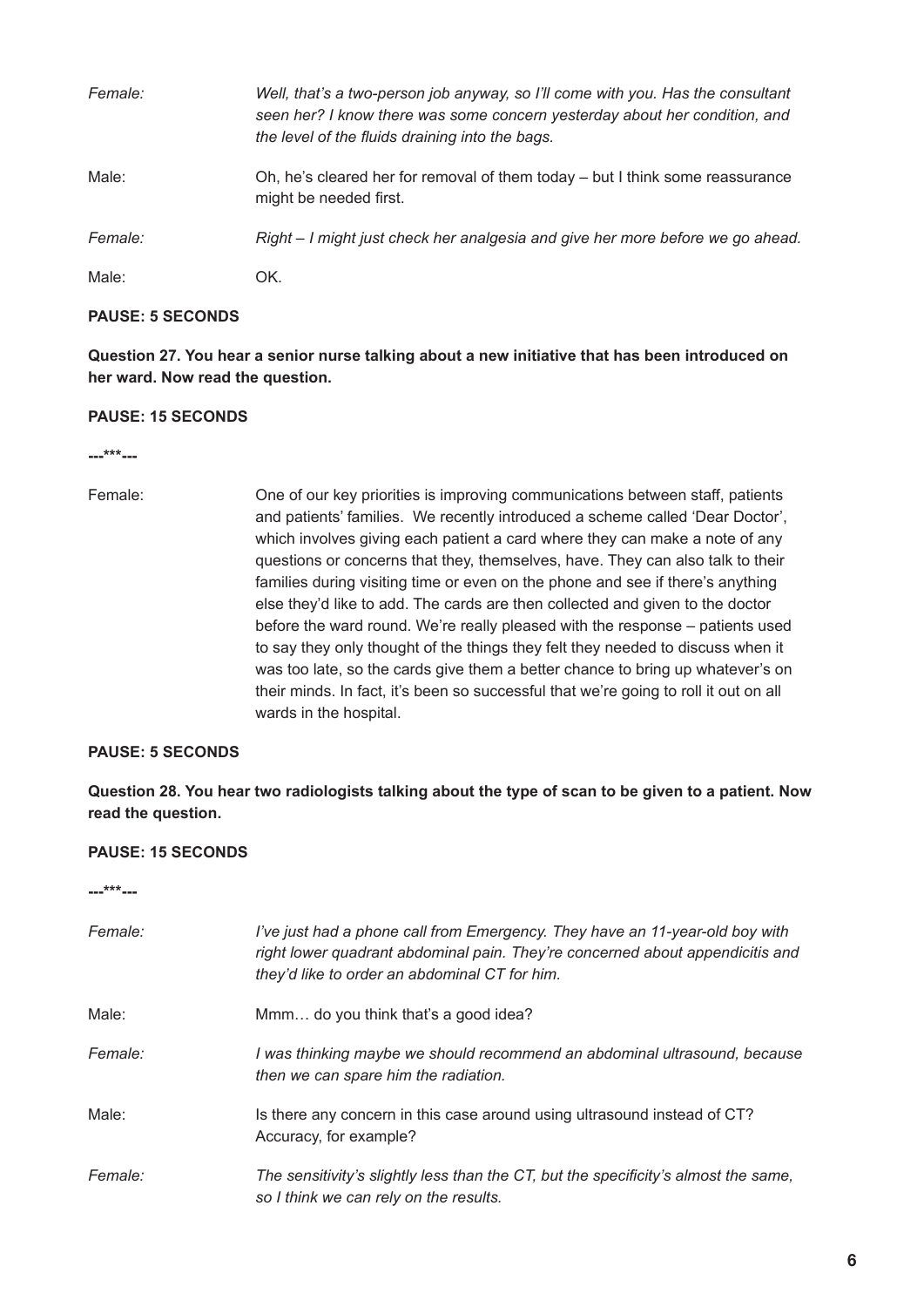- Male: OK. It means we can avoid the child being subject to contrast exposure as well. But what would we do if the ultrasound doesn't answer the question?
- *Female: If we can't visualise the complete appendix, then we can recommend an abdominal CT.*

Male: OK, we have a plan. Call them back and let them know.

#### **PAUSE: 5 SECONDS**

**Question 29. You hear part of a surgical team's briefing. Now read the question.**

#### **PAUSE: 15 SECONDS**

**---\*\*\*---**

| Male:   | OK. Next is Mr Molloy's repeat laparotomy. Any anaesthesia issues?                                                                                                                                                                              |
|---------|-------------------------------------------------------------------------------------------------------------------------------------------------------------------------------------------------------------------------------------------------|
| Female: | We don't expect any particular problems; he's relatively fit and well, except for his<br>epilepsy, which is under good control. His BMI is 35, but                                                                                              |
| Male:   | Will we need the obesity bed?                                                                                                                                                                                                                   |
| Female: | It shouldn't be an issue.                                                                                                                                                                                                                       |
| Male:   | And, what about the epilepsy post-operative management?                                                                                                                                                                                         |
| Female: | He's taking his oral medications and we can use an IV if necessary.                                                                                                                                                                             |
| Male:   | I know he was in a lot of discomfort after his last surgery and this time he's going to need<br>a larger mid-line incision. It may be worth thinking about an epidural. He's certainly at the<br>extremely low edge in terms of pain threshold. |

#### **PAUSE: 5 SECONDS**

**Question 30. You hear a senior research associate talking about a proposal to introduce interprofessional, primary healthcare teams. Now read the question.**

#### **PAUSE: 15 SECONDS**

**---\*\*\*---**

Female: We're looking at opportunities to improve the effectiveness of health and healthcare systems here in Canada. One of the interventions we're looking at is inter-professional, primary-care teams; groups of professionals working together collaboratively to provide services including healthcare, social services and advice to patients within the primary care setting.

> There's evidence that teams like these can improve chronic disease outcomes, including diabetes, hypertension and heart disease, as well as mental-health problems. There's also evidence that improvements can be made in terms of both access to and coordination of care. Now, the extent to which these teams could affect the costs of healthcare in such areas isn't quite clear within the evidence, but the work we're doing aims to address such issues, while looking at the challenges of implementation and evaluation.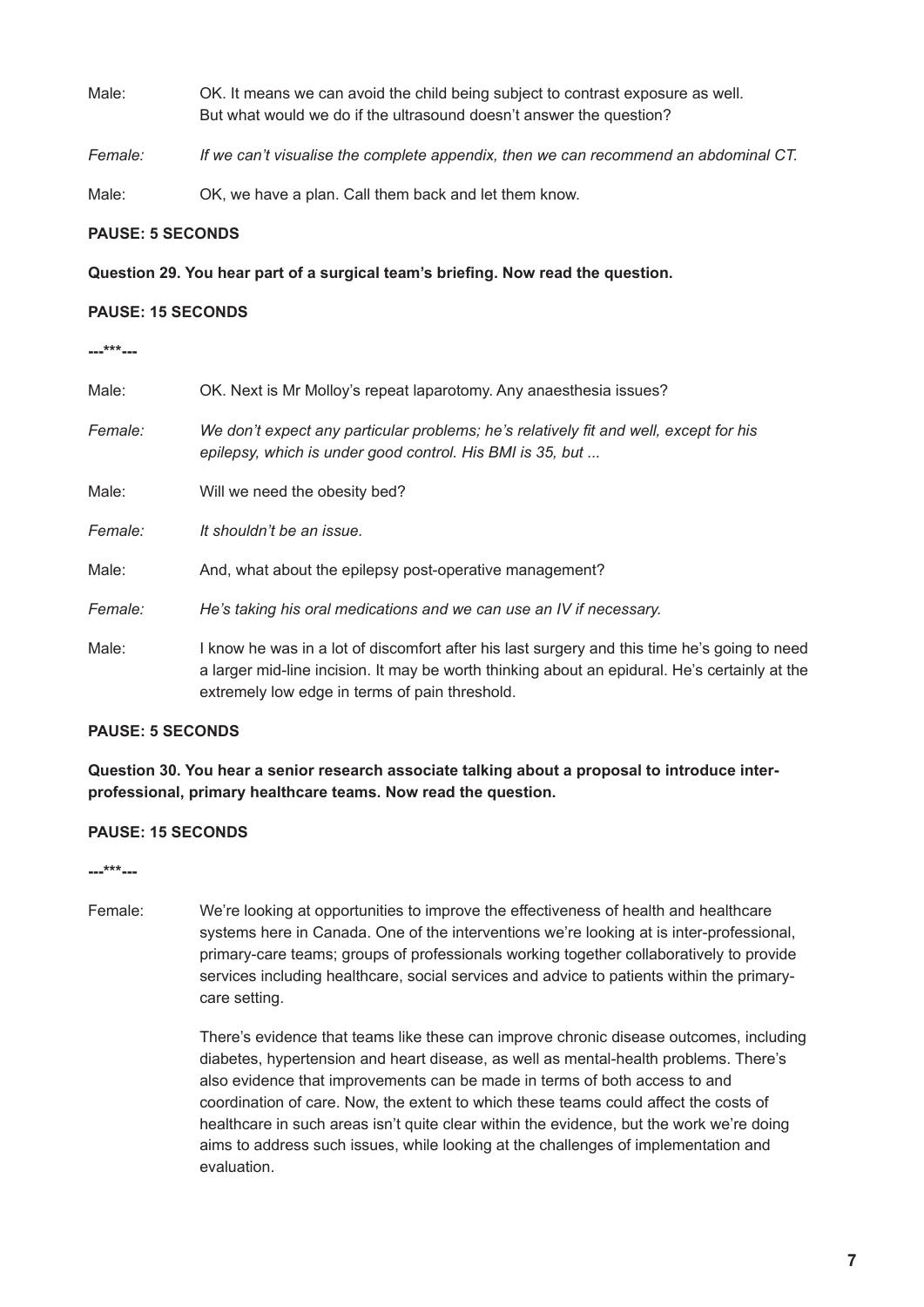#### **PAUSE: 10 SECONDS**

**That is the end of Part B. Now, look at Part C.**

#### **PAUSE: 5 SECONDS**

**Part C. In this part of the test, you'll hear two different extracts. In each extract, you'll hear health professionals talking about aspects of their work.**

**For questions 31 to 42, choose the answer A, B or C which fits best according to what you hear. Complete your answers as you listen.**

**Now look at extract one.** 

**Extract one. Questions 31 to 36. You hear a presentation by a specialist cancer nurse called Sandra Morton, who's talking about her work with prostate cancer patients, including a man called Harry.** 

**You now have 90 seconds to read questions 31 to 36.**

#### **PAUSE: 90 SECONDS**

**---\*\*\*---**

Sandra Morton: My name's Sandra Morton, and I'm a specialist cancer nurse, helping cancer patients deal with their diagnosis and treatment. I'd like to tell you about the type of work I do, and particularly about one of my patients, recently diagnosed with prostate cancer – let's call him Harry – to illustrate the sort of things I get involved with.

> Now, before we get on to Harry, I'll give you a bit of background. Clearly, my job covers many aspects of patient care, but what's the priority? Firstly, prostate cancer is in fact the most common cancer in men in the UK, with over 40,000 new cases diagnosed every year – that's a staggering number. One problem is that this type of cancer actually develops very slowly, so there may be absolutely no sign that you have it for years. So if we're going to reduce the number of cases, it's vital that people like me get the word out to as many men as possible; that we tell them how to spot the signs of prostate cancer, like an increased need to urinate, or straining while urinating. Unfortunately, the cancer can be at an advanced stage by the time patients come in for tests, at which point the available treatments are far less effective.

 So, let me tell you a bit more about my patient, Harry. Like many middle-aged men, Harry was offered a routine health check at his local doctors' surgery. As far as he was concerned, he had no particular health problems or obvious symptoms at the time, and so he almost ignored the invitation. But he'd promised his family he'd look after himself - his wife had died of ovarian cancer some years before - so he felt obliged to go. It was during his appointment that, based on a few symptoms he mentioned, Harry's doctor decided that he'd need further investigation for prostate cancer, and referred him to a specialist clinic at the hospital.

 Harry's trip to the clinic started with a routine blood test, which initially showed a slightly low haemoglobin level. A further test then revealed that his PSA, the prostate-specific antigen, was high at 20. He then saw a urology consultant, who conducted a digital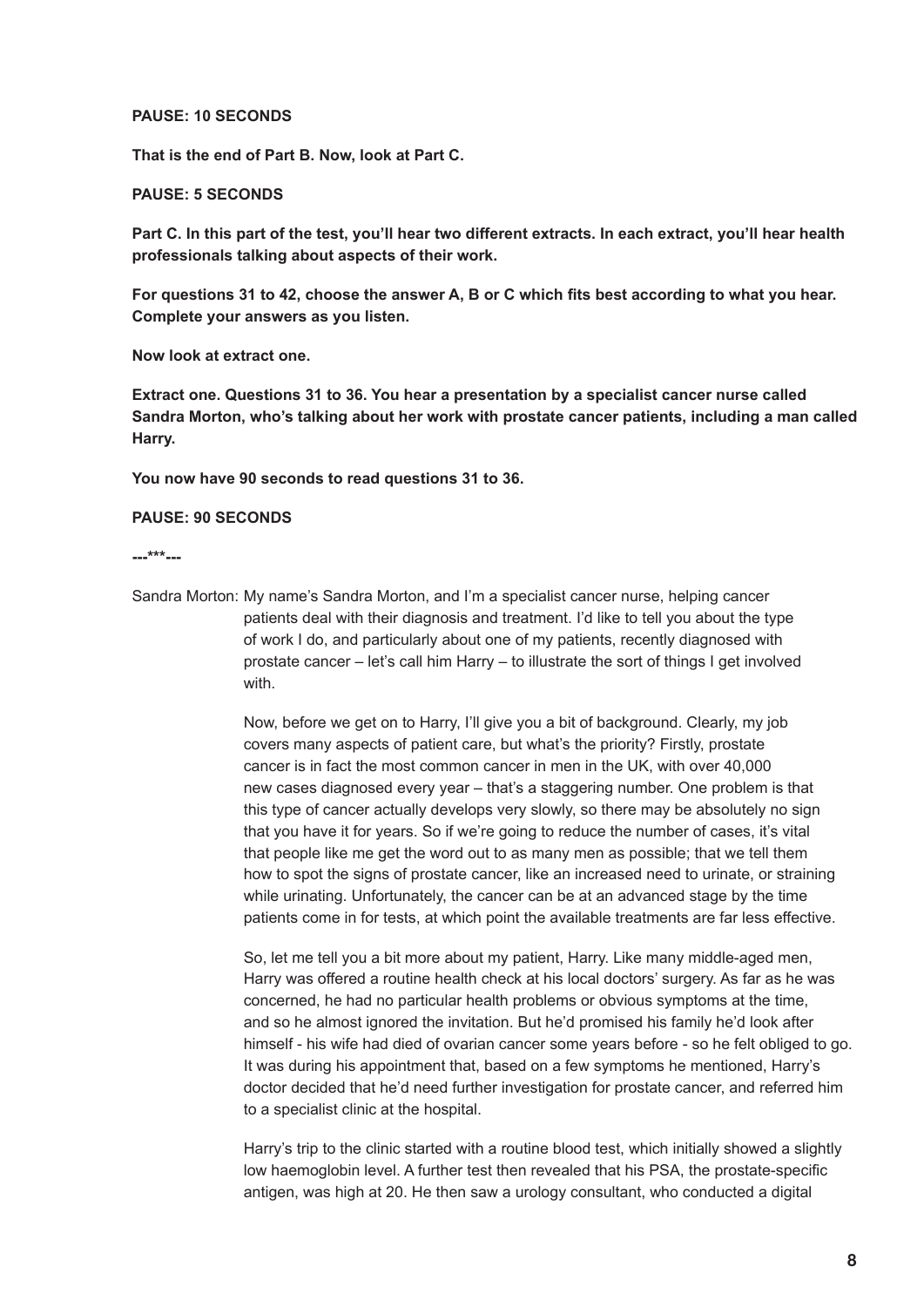rectal examination and biopsy – a procedure that I always try to explain to patients may be uncomfortable but is entirely necessary. In fact, though, Harry said the three-week interval between having a biopsy taken and hearing the outcome was far more of an ordeal.

Harry told me that when he went to see the consultant to get his results, he immediately sensed he was in trouble. Although the consultant was very considerate in delivering the news, unfortunately the indications were that Harry did indeed have prostate cancer. He was assured that the cancer was low-grade and not aggressive. Harry had suspected the worst, and though he'd tried to prepare himself for it by doing some online research, finally hearing that confirmation was still a shock. In fact, the very mention of the word sent Harry into panic, which was very unlike him. So at the time I first met him, he was very vulnerable, and grateful to have someone to talk to.

 Of course, the response to the illness amongst prostate cancer patients like Harry can vary enormously. I've dealt with some men, for example, who haven't really realised the importance of keeping up their medication because they've felt relatively well – especially if they've been experiencing unwanted side-effects. Unfortunately, though, any break gives the disease the perfect opportunity to spread into the bones, making it much more difficult to treat, and a successful outcome less likely. And some treatments do cause some unfortunate effects, such as erectile dysfunction, which some men really feel uncomfortable discussing, because it's a sensitive issue. Other patients have mentioned that, even though they've been given a lot of help, it's still difficult to weigh up the pros and cons of the various treatment options they're offered, from ultrasound or radiotherapy, right through to radical prostatectomy. So responses like these need to be taken into account by specialist nurses when talking to patients.

 For me, these factors really underline the importance of the community follow-up clinics we have in my area, which address many of these issues in the provision of health care for cancer patients. Staff at these clinics see patients during their recovery, and only send them back to hospital for treatment if they develop significant new symptoms. Seeing patients in the clinics means staff get to know each patient and build a relationship with them, which enables nurses like me to dispense advice and answer questions. And although we have no firm evidence, staff feel that's far more beneficial to patients than attending a large hospital clinic. So we're hoping more clinics like these can become available.

#### **PAUSE: 10 SECONDS**

#### **Now look at extract two.**

**Extract two. Questions 37 to 42. You hear a neurologist called Dr Frank Madison giving a presentation about the overuse of painkillers.** 

#### **You now have 90 seconds to read questions 37 to 42.**

#### **---\*\*\*---**

Frank Madison: I'm Dr Frank Madison, and I'm a neurologist with a special interest in the overuse of painkillers, particularly of opioids, something experts are now calling the 'silent epidemic'.

> Now, we've all seen the stereotypical images of addicts hooked on recreational drugs, but addiction to painkillers like opioids has a much less familiar public face. From what I've seen, one reason for this is that the range of people affected makes them less easy to pigeonhole – I mean, there's no typical age, social class and so on. And, of course, most people seeking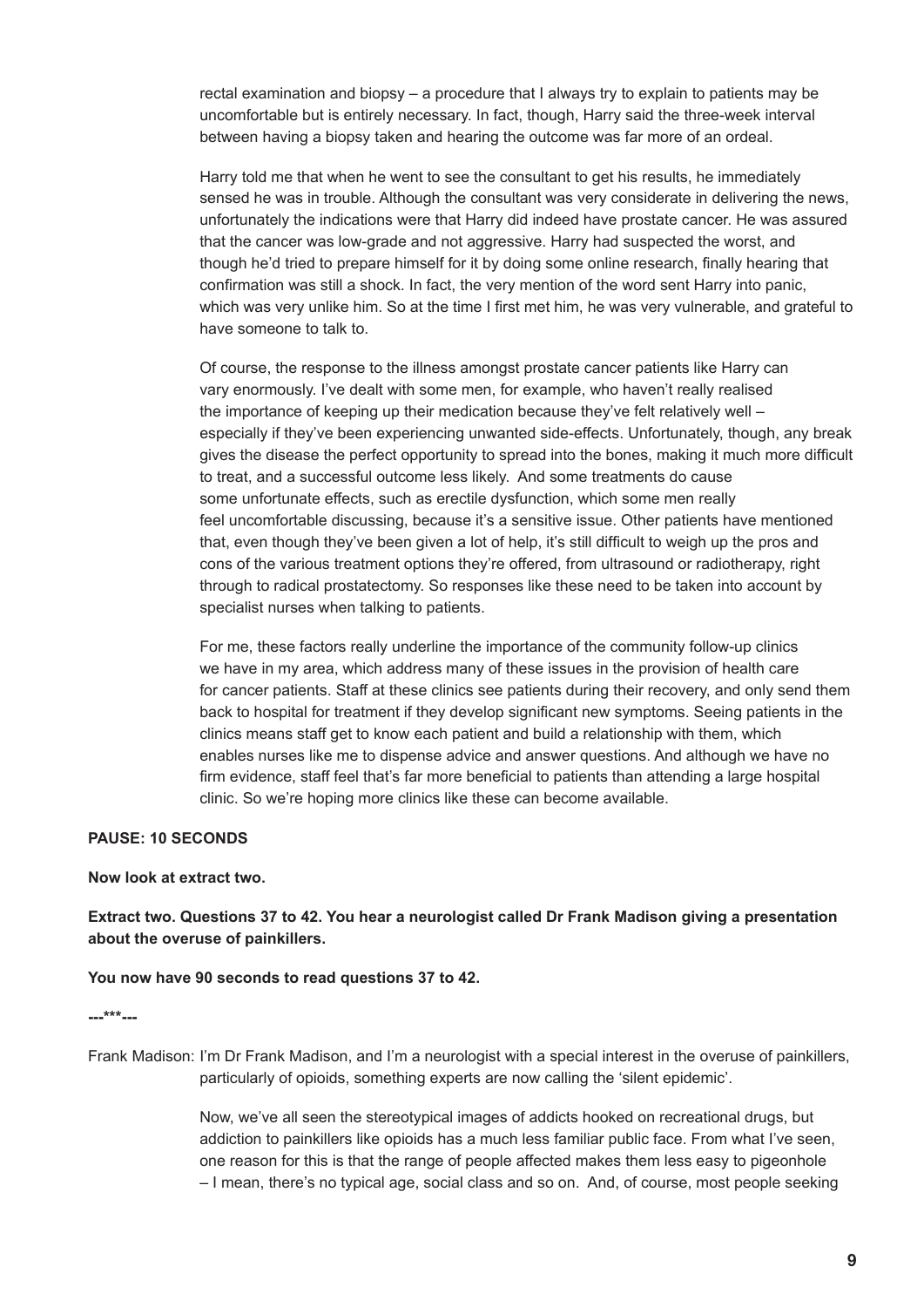help for opioid overuse were initially prescribed the medication by their own doctors for pain relief. This highlights a major part of the problem. Physicians often pay little attention to the possible risk of addiction. They need to look carefully at patients' personal histories and assess the risk, considering things like depression and anxiety disorders before prescribing opioids.

 In recent years, there's been a dramatic increase in opioid prescriptions. I see a pattern not just of GPs *over*-prescribing, but of GPs inappropriately prescribing. Sure, people want their pain relieved immediately – that's understandable. But proper pain management requires lengthy face-to-face input, which time pressures don't allow, so easier alternatives have become the default option. What's more, although opioids can provide effective relief in the short term, they shouldn't be the automatic first-line therapy. Many alternatives do exist, and they're no more costly.

 People generally think of pain as a direct symptom of a problem in the affected area. But pain is an extremely complex subject, and it's one that used to be under-represented in medical education. Thankfully, that's no longer the case and doctors now realise that when a patient complains of acute back pain, that pain may not be due to a clear and treatable disease, but that such pain often presents in people with other medical problems – and these need investigation. Although there are distinct types of physical pain, all too often I see sufferers lumped together in one category, which means that, unfortunately, not all treatments are going to work equally well. For example, we first need to know, is the pain caused by inflammation as opposed to nerve damage? Establishing this makes initial mistreatment far less likely, meaning that treatment is more effective and the risks of long-term problems are reduced.

 But it's not just opioids we need to watch. Patients often self-treat with readily available painkillers like paracetamol and, while such drugs play an essential role in pain management, people still need to know more about them. We've been pretty successful in publicising the dangers of accidental overdose, and clear information's given about the effects of taking these drugs long-term, so public awareness about increased tolerance levels is also gradually improving. Many doctors also now actively *warn* patients about the spiral of taking higher and higher doses for pain relief. Worryingly though, I've seen cases where people on drug regimes for other conditions inadvertently take painkillers which add a potentially hazardous ingredient to the mix already in their system. This is something which needs urgent attention.

 I'd like now to talk about an osteoarthritic patient who was referred to me – a thirty-year old woman, let's call her Ann, suffering from sarcoidosis, an auto-immune disease leading to chronic organ inflammation. She was prescribed various drugs but, though the disease was soon brought under control, the pain lingered, with Ann gradually becoming dependent on prescription opioids. Typically, she was terrified of stopping them, yet the more she took, the worse she felt. The thing is, her prescription would've been ideal for short-term pain, like that following surgery, but should never have been given for the chronic pain she was experiencing. And we all know that living with medication dependency has devastating consequences not only on social wellbeing but also on ability to function professionally, as was the case for Ann. She eventually went on long-term sick leave, as often happens in such cases.

 Thankfully, Ann's now much better. Having recognised her dependence and with the necessary support, tools and techniques, she's now off painkillers. The crucial thing is to prevent dependence in the first place. Ann's GP prescribed opioids in good faith, aiming at pain reduction, but failed to set an end-date for these. He hadn't anticipated the possibility of eventual drug reliance, this being new territory to him. Ann couldn't hide the visible results of the quantities she was eventually taking, so her GP questioned her about intake. She reluctantly admitted supplementing her prescription from sources like friends and